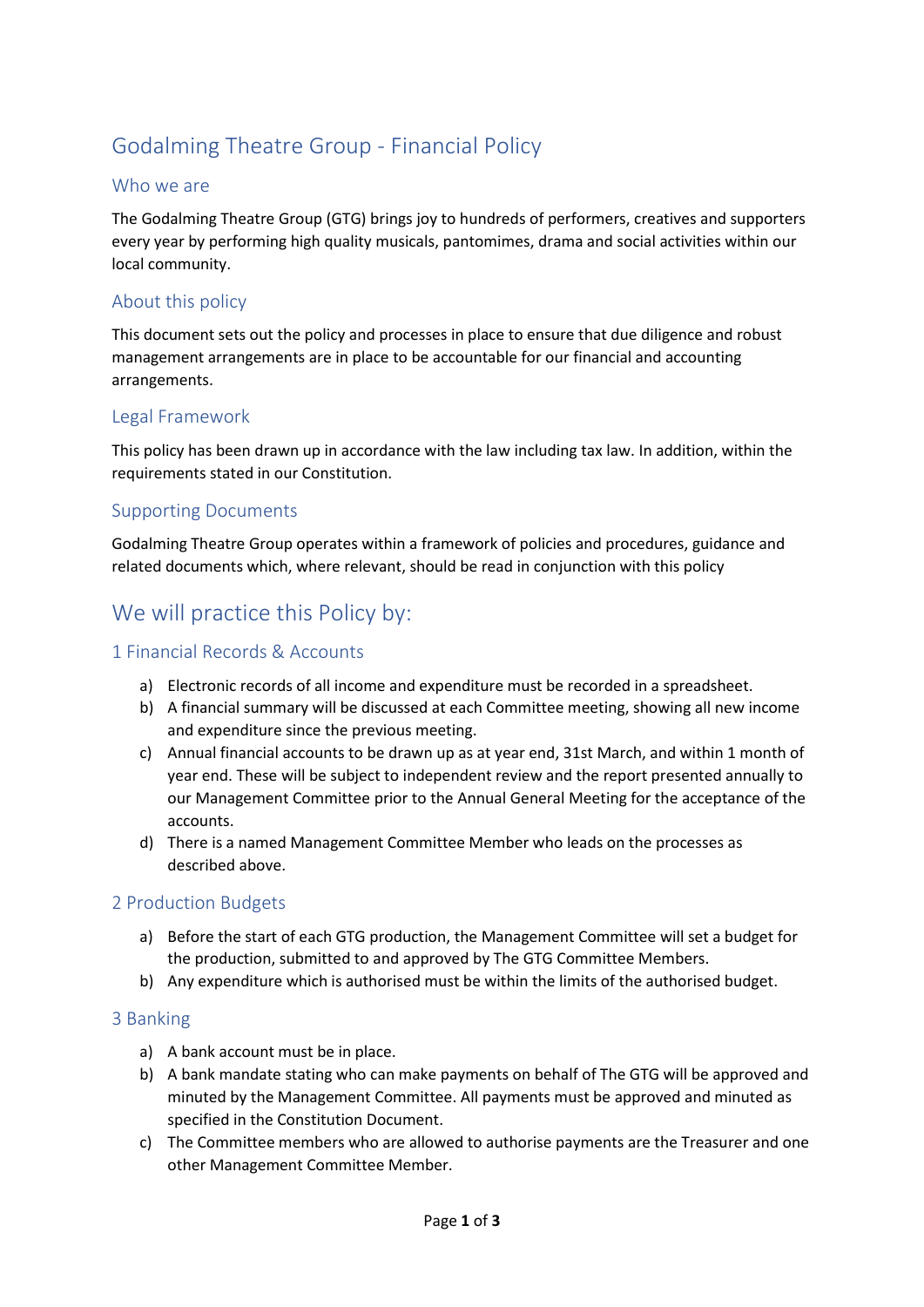d) Monthly bank statements will be reconciled to the books (spreadsheet) by the Treasurer.

#### 4 Income and Expenditure

- a) Record all income in the books and bank all monies in the bank account promptly.
- b) All withdrawals and transactions will be monitored regularly.
- c) All expenditure/payments must be for GTG business only and these must be authorised and backed up by receipts/invoices. Authorisation will be in writing where possible. Where this is not possible, verbal authorisation is permitted provided that it is later confirmed in writing within 7 days.
- d) All receipts/invoices must be filed and kept for at least six years from the end of the financial year in which they are made.
- e) The funds of the GTG including all donations, contributions and bequests, shall be paid into the GTG bank account, operated by the Treasurer and accountable to the Management Committee. All payments drawn on the account above £300 must be agreed and authorised by the Treasurer and one other member of the Management Committee.
- f) The funds belonging to the GTG shall be applied only to further its aims as stated in the Constitution.
- g) A current record of all funding and expenditure will be kept in electronic format as per this Finance Policy.
- h) All payments should be made via debit card or BACS. Cash/cheque payments may be arranged exceptionally by prior agreement with the Management Committee.

#### 5 Expenses

- a) Any reasonable expense incurred on behalf of the Management Committee by those authorised to make purchases and paid from their own account will be reimbursed on submission of the appropriate receipts to the Treasurer.
- b) Any expense claim must be electronically recorded.
- c) The creditor cannot repay him/herself. The reimbursement must be authorised by two members of the Management Committee, usually to include the Treasurer..

#### 6 Recording of Assets

a) Any item purchased for and on behalf of GTG should be recorded on the Asset Register and include the purchase/acquisition date, serial number, if applicable, and their location.

# Adoption of this policy

This Policy was adopted by the Godalming Theatre Group Management Committee.

Signed . . . *Denise Hodgkiss* (Chair Godalming Theatre Group)

Signature of second committee member

Signed . . . *Madeleine Gibb* (Secretary Godalming Theatre Group)

Date of adoption 25/01/2022

This policy was last reviewed on 25/01/2022 . It will be reviewed every two years, or if relevant legislation changes. The latest version is available from email address below

Our contact details